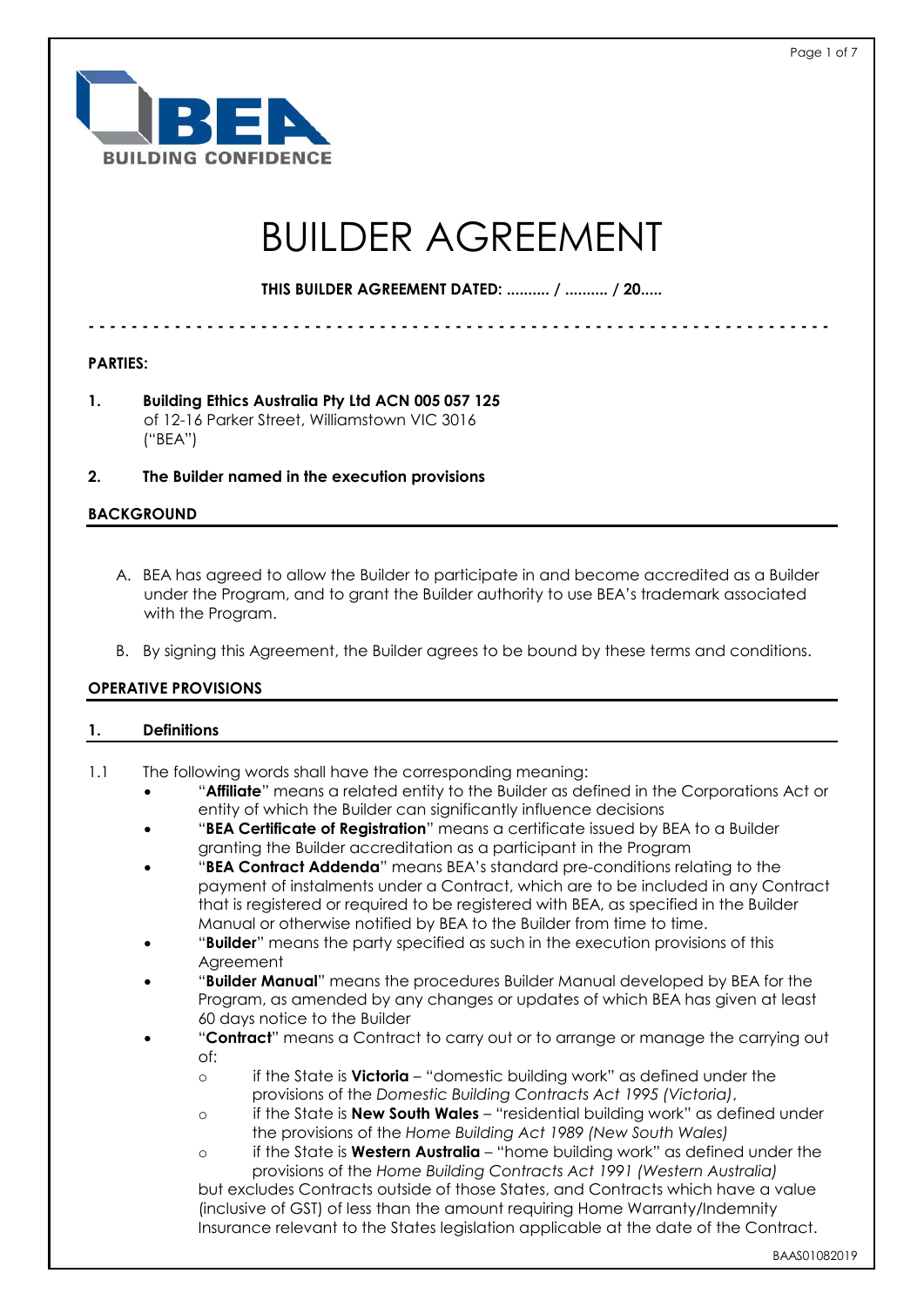- "**Client**" means any party with whom a Builder enters into a Contract
- "**GST**" means the Goods and Services Tax as imposed by the GST Law together with any related interest, penalties, fines or other charges
- "**GST Amount**" means in relation to a Taxable Supply the amount of GST payable in respect of that Taxable Supply
- "**GST Group**" has the meaning given to that term by the GST Law
- "**GST Law**" has the meaning given to that term in A New Tax System (Goods and Services Tax) Act 1999, or, if that Act does not exist for any reason means any Act imposing or relating to the imposition or administration of a goods and services tax in Australia and any regulations made under that Act
- "**Input Tax Credit**" has the meaning given to that term by the GST Law
- "**Late Rate**" means a rate of 10% per annum higher than the rate from time to time specified as the Cash Rate Target by the Reserve Bank of Australia
- "**Mark**" means a name or logo which BEA or an associated entity registers or is entitled to register as a trademark and designates as being available for use by a Builder on signage or stationery
- "**Program**" means the Program conducted by BEA to supervise work carried out pursuant to a Contract by any Builder registered with it and to authorise payment by Clients of those Builders
- "**State**" means the State of Australia in which the relevant building work has been or is to be carried out.
- "**Taxable Supply**" has the meaning given to that term by the GST Law
- "**Tax Invoice**" has the meaning given to that term by the GST Law

# 1.2 In the interpretation of this Agreement, unless the context otherwise requires:-

- (a) Words importing the singular shall include the plural and vice versa.
- (b) Words importing any gender shall include every gender.
- (c) References to persons include natural persons, corporations, Governments, Government authorities, local authorities, associations and all other entities at law.
- (d) References to writing includes printing, typing, fax and all other means of reproducing words and/or figures in a visible permanent form, where such words are substantially in the English language.
- (e) Headings in this Agreement are for reference only and are not to be used in construction or interpretation of this Agreement.
- (f) Where any word or phrase is given a defined meaning any other grammatical form of that word or phrase or part of speech shall have a corresponding meaning.
- (g) In this Agreement a reference to a right or obligation of any two or more persons who comprise a party confers that right, or imposes that obligation, as the case may be, jointly and severally and a reference to that party includes a reference to any one or more of those persons.

## **2. Grant of Rights**

- 2.1 BEA hereby grants to the Builder for the term of this Agreement, subject to the terms and conditions in this Agreement, the right to:
	- (a) participate in the Program from the date that BEA issues the Builder with a BEA Certificate of Registration, granting the Builder accreditation as a participant in the Program until accreditation expires or is suspended or terminated;
	- (b) receive a copy of the Builder Manual; and other documents as deemed necessary
	- (c) use the Mark in the manner permitted in the Builder Manual.
- 2.2 This Agreement commences on the date it is signed by both parties and continues until terminated by law, by mutual Agreement or in accordance with this Agreement.

# **3. Builder's Obligations**

3.1 The Builder must at all times comply fully with the Builder Manual in every respect.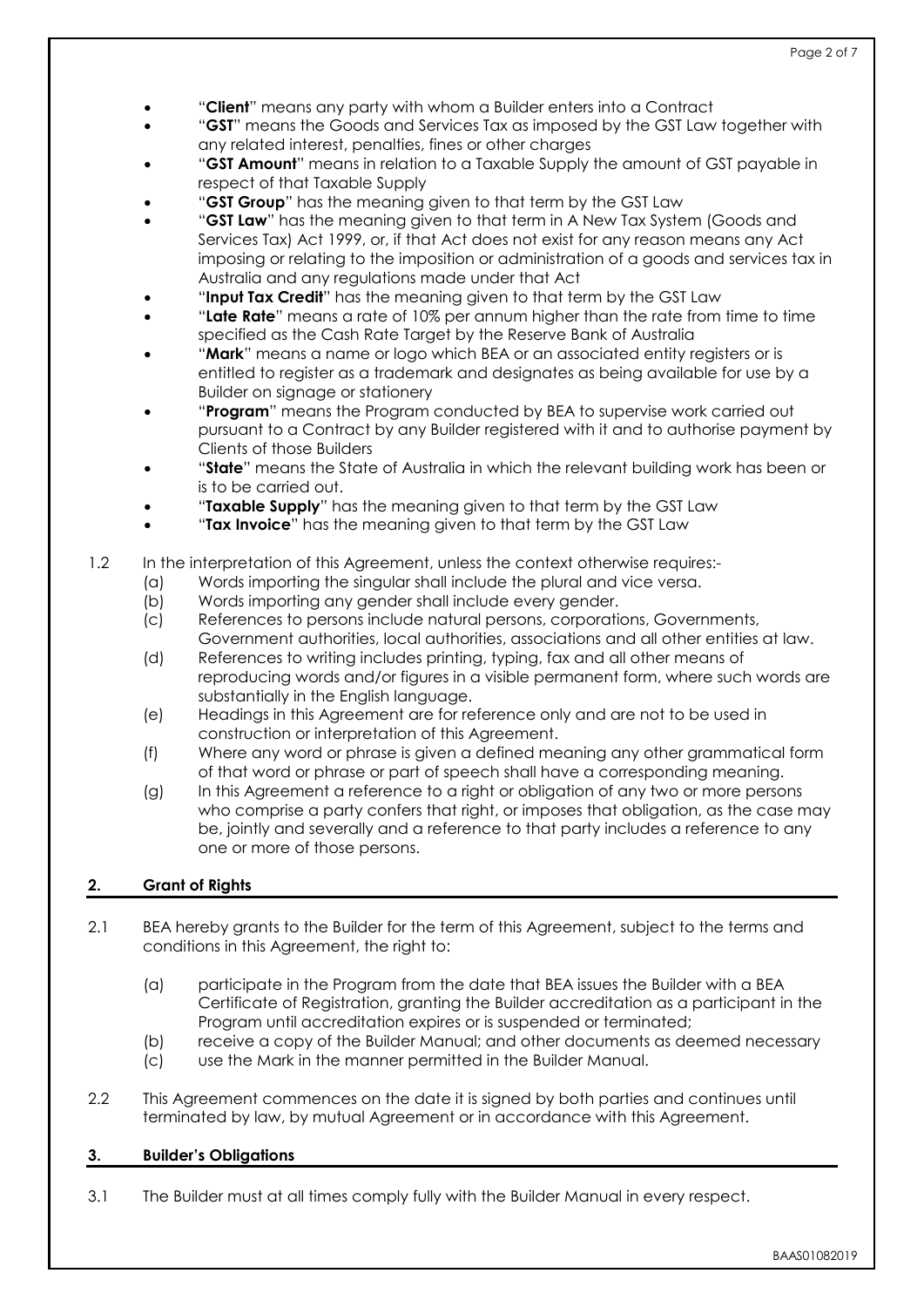- 3.2 The Builder must pay all of the fees set out in the Builder Manual, or as otherwise notified in writing by BEA from time to time, at the times and in the manner specified by BEA.
- 3.3 If the Builder is more than 30 days late in payment of any amounts payable under this Agreement, then the Builder must also pay interest at the Late Rate calculated on a daily basis on all of the fees then outstanding from the date on which the fee first became due and payable. BEA may waive this obligation on a case by case basis by written notice to the Builder.

## 3.4 The Builder **must:**

- (a) register with BEA every Contract entered into by the Builder during the term of this Agreement.
- (b) not commence any works under such Contract prior to registration of the Contract.
- 3.5 When registering the Contract, the Builder must specify any information that BEA requests or which is otherwise required under the Builder Manual.
- 3.6 The Builder must:
	- (a) include the BEA Contract Addenda in every Contract which is registered or required to be registered under this Agreement,
	- (b) make every Client specifically aware of the BEA Contract Addenda and
	- (c) require every Client to sign each page of the BEA Contract Addenda to indicate the Client's acceptance of it.
- 3.7 Where BEA receives a complaint about any of the Builder's domestic building work and refers the complaint to the Builder, the Builder must immediately investigate the complaint and follow the complaint procedure set out in the Builder Manual.
- 3.8 The Builder must carry out all building work in conformity with the warranty standards set out in the Builder Manual, and any approved building standards and other standards established by BFA from time to time.
- 3.9 The Builder must submit all works carried out under all Contracts entered into by the Builder which are (or are required to be) registered with BEA to inspections by an inspector approved by BEA as and when required at BEA's absolute discretion, and to pay all fees associated with such inspections.
- 3.10 The Builder must remedy any defects notified to BEA by the inspector appointed by BEA within the time and to the standard specified by BEA.

## **4. BEA's Obligations**

- 4.1 BEA must:
	- (a) comply with procedures contained in the Builder Manual
	- (b) take such measures as BEA considers appropriate to continue to maintain, improve, develop and market the Program
	- (c) review and update the Builder Manual, and provide the Builder with a copy of updates, as often as BEA considers appropriate
	- (d) at the Builder's cost, cause inspections of works carried out under Contracts registered by the Builder with BEA to be conducted at the times and in the manner specified in the Builder Manual.

## **5. Accreditation and Re-screening**

5.1 The Builder becomes accredited under the Program from the date that BEA issues the Builder with a BEA Certificate of Registration.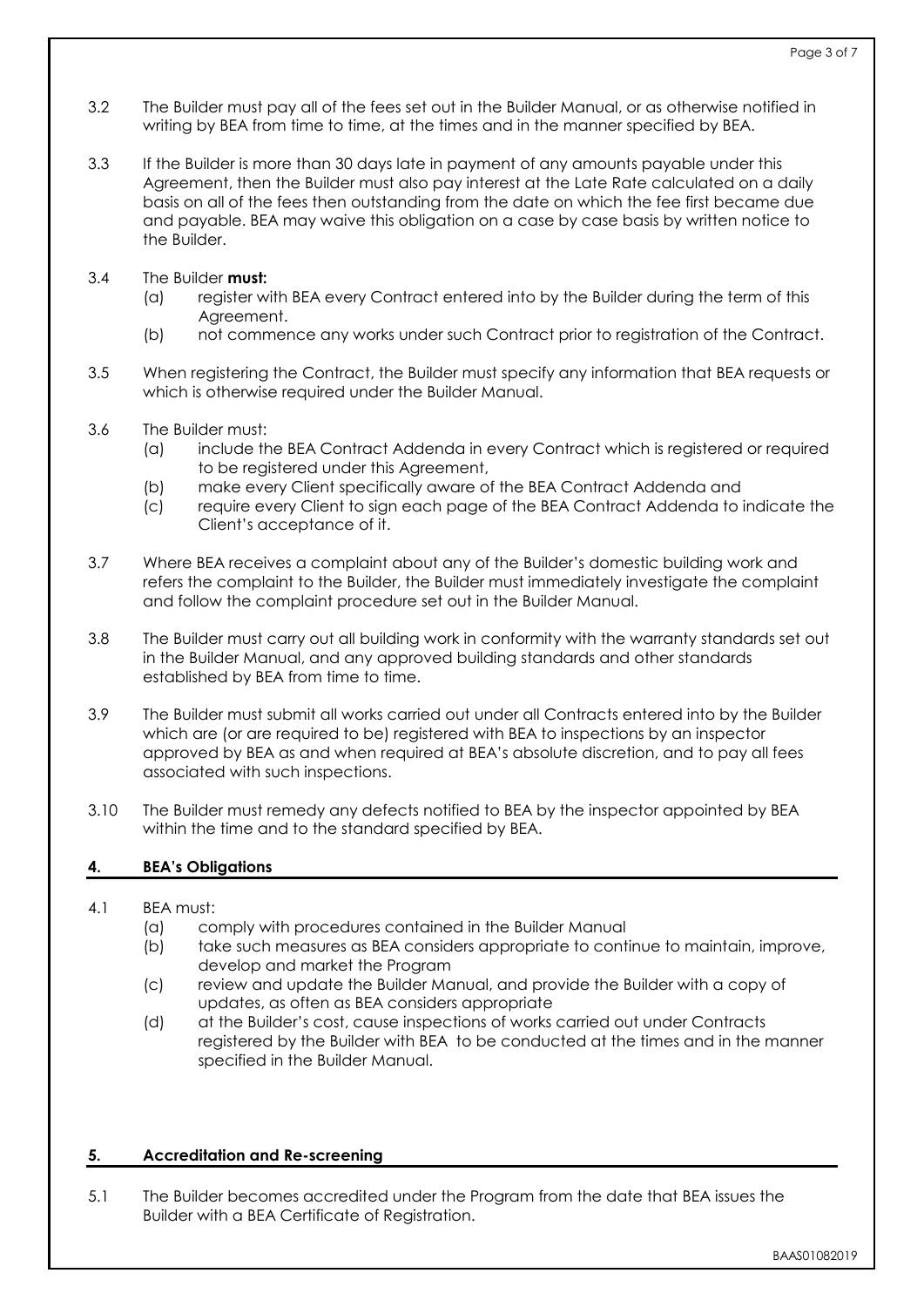- 5.2 The Builder must continue to comply with any requirements imposed on the Builder by BEA as a condition for accrediting the Builder, and must immediately notify BEA if the Builder ceases to comply with such condition or believes it may no longer be able to comply.
- 5.3 BEA may re-screen the Builder's accreditation annually or at such other times as BEA may choose in its absolute discretion.
- 5.4 If BEA notifies the Builder that BEA intends to re-screen the Builder, the Builder must provide BEA with all documentation and information (including documentation and information concerning any Affiliate of the Builder) requested by BEA promptly after request. BEA may suspend the Builder's accreditation until requested documentation and information is received.
- 5.5 The Builder acknowledges that BEA may notify insurers associated with the Program if the Builder ceases to be accredited under the Program.
- 5.6 BEA may suspend the Builder's accreditation under this Agreement if BEA believes that the Builder has or may intend to commit any breach of this Agreement.

# **6. Termination**

- 6.1 If the Builder commits a breach of this Agreement, then BEA may by written notice to the Builder demand that the Builder remedy the breach within 14 days of the date of the notice.
- 6.2 If the Builder fails to remedy the breach within the period specified in the notice, BEA may by further written notice to the Builder do any or all of the following:
	- (a) terminate this Agreement;
	- (b) suspend the Builder's accreditation under this Agreement;
	- (c) demand payment of liquidated damages resulting from the Builder's breach, which the Builder must pay within 7 days of the notice.
- 6.3 If BEA terminates this Agreement, then the Builder's accreditation under this Agreement immediately ceases, and the Builder must immediately:
	- (a) return the Builder Manual and all documents or signs displaying the Mark to BEA,
	- (b) return all property of BEA to BEA;
	- (c) cease using the Mark and any other intellectual property owned or controlled by BEA,
	- (d) cease representing himself to be an accredited Builder under the Program;
	- (e) notify any party to any Contract of the Builder in respect of which works have not commenced that the accreditation of the Builder has ceased;
	- (f) pay all monies owing to BEA as at the time of termination.
- 6.4 BEA or the Builder may terminate this Agreement by giving 30 days notice in writing to the other, for any reason.
- 6.5 The Builder's obligations under this Agreement do not merge on termination and, without limitation, shall continue in respect of:
	- (a) any monies which remain due and owing by the Builder to BEA;
	- (b) any Contracts registered under the Agreement;
	- (c) any indemnities given by the Builder to BEA.
	- (d) the obligation to submit works to inspection.

## **7. Liquidated Damages**

7.1 If the Builder commits any breach of this Agreement, BEA may issue a notice to the Builder specifying the damages incurred by BEA as a result of the Builder's breach.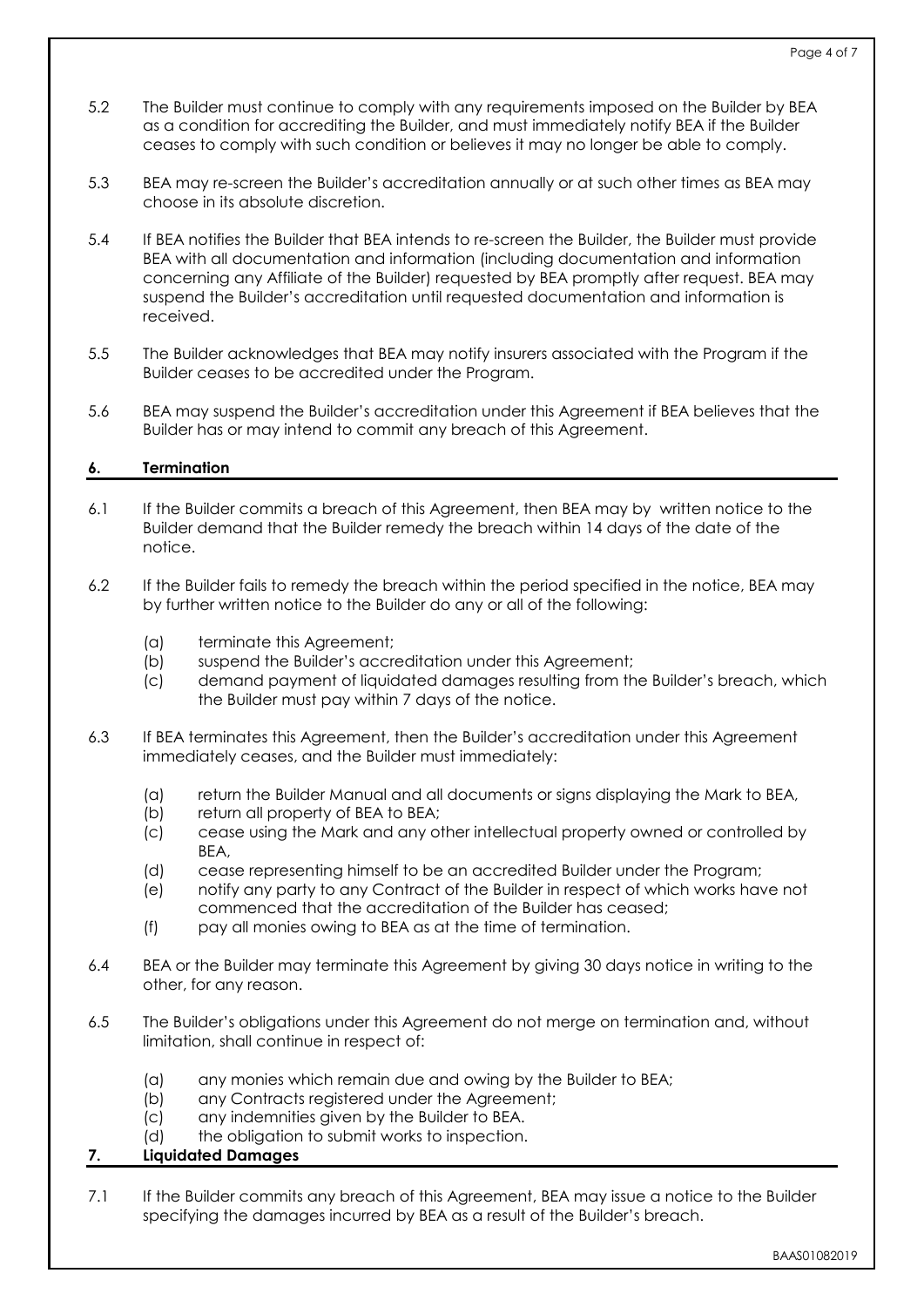- 7.2 The amount must be paid by the Builder within the time specified in the notice or if none is specified within 7 days of the date of the notice.
- 7.3 The amount specified in any such notice must not exceed 5% of the Contract value for the relevant Contract (except in the case where the notice is issued after the Builder has terminated or purported to terminate this Agreement, in which case the amount is 10%).

## **8. Disclaimer and Indemnity**

- 8.1 The Builder acknowledges that inspections carried out by or on behalf of BEA are not a certification that building works comply with applicable building codes, and must not be relied on by the Builder in any way.
- 8.2 The Builder hereby releases BEA and its officers, directors, employees, agents and contractors from and indemnifies them against all liability arising in relation to any loss or damage suffered directly or indirectly by any person in connection with this Agreement or any service provided or activity carried out by or on behalf of BEA under this Agreement.

## **9. Privacy**

9.1 The Builder authorises BEA to pass personal, business or other information about the Builder and its Affiliates to parties who are professional advisers of BEA or who are connected with the Program such as legal practitioners, finance advisers, accountants, insurers, insurance brokers and claim investigators, or to government departments and agencies, or as required by law. BEA will otherwise endeavour to keep such information confidential.

## **10. GST**

- (a) Unless a payment under this Agreement is specifically and expressly stated to be inclusive of GST, all payments to be made under or in connection with this Agreement have been calculated without regard to GST;
- (b) If the whole or any part of any payment is the consideration for a Taxable Supply, the payer must pay the payee an additional amount equal to the GST payable on that Taxable Supply;
- (c) Unless otherwise agreed in writing, such additional amount is to be paid either when the relevant payment is made or, if earlier, on the due date for the making of that payment;
- (d) Any reference to a cost or expense in this Agreement excludes any amount in respect of GST forming part of the relevant cost or expense when incurred by the relevant party for which that party (or another member of a GST Group of which that party is a member) can claim an Input Tax Credit;
- (e) The payee must provide to the payer a valid Tax Invoice in accordance with the GST Law; and
- (f) This clause will continue to apply after expiration or termination of this Agreement.

## **11. Mediation**

- 11.1 If a dispute arises out of or relating to this Agreement neither party may commence any court proceedings unless it has complied with this clause, except where the party seeks urgent interlocutory relief:-
	- (a) the party claiming that a dispute has arisen under or in relation to this Agreement must give written notice to the other party specifying the nature of the dispute;
	- (b) on receipt of that notice by the other party, the parties to this Agreement must endeavour in good faith to resolve the dispute expeditiously using mediation;
	- (c) the parties must jointly appoint a mediator located in the capital city of the State and agree on the mediator's remuneration. If the parties fail to agree on the appointment and remuneration within five (5) days of service of the notice either party may apply to the president of the Law Institute or Law Society of the State (as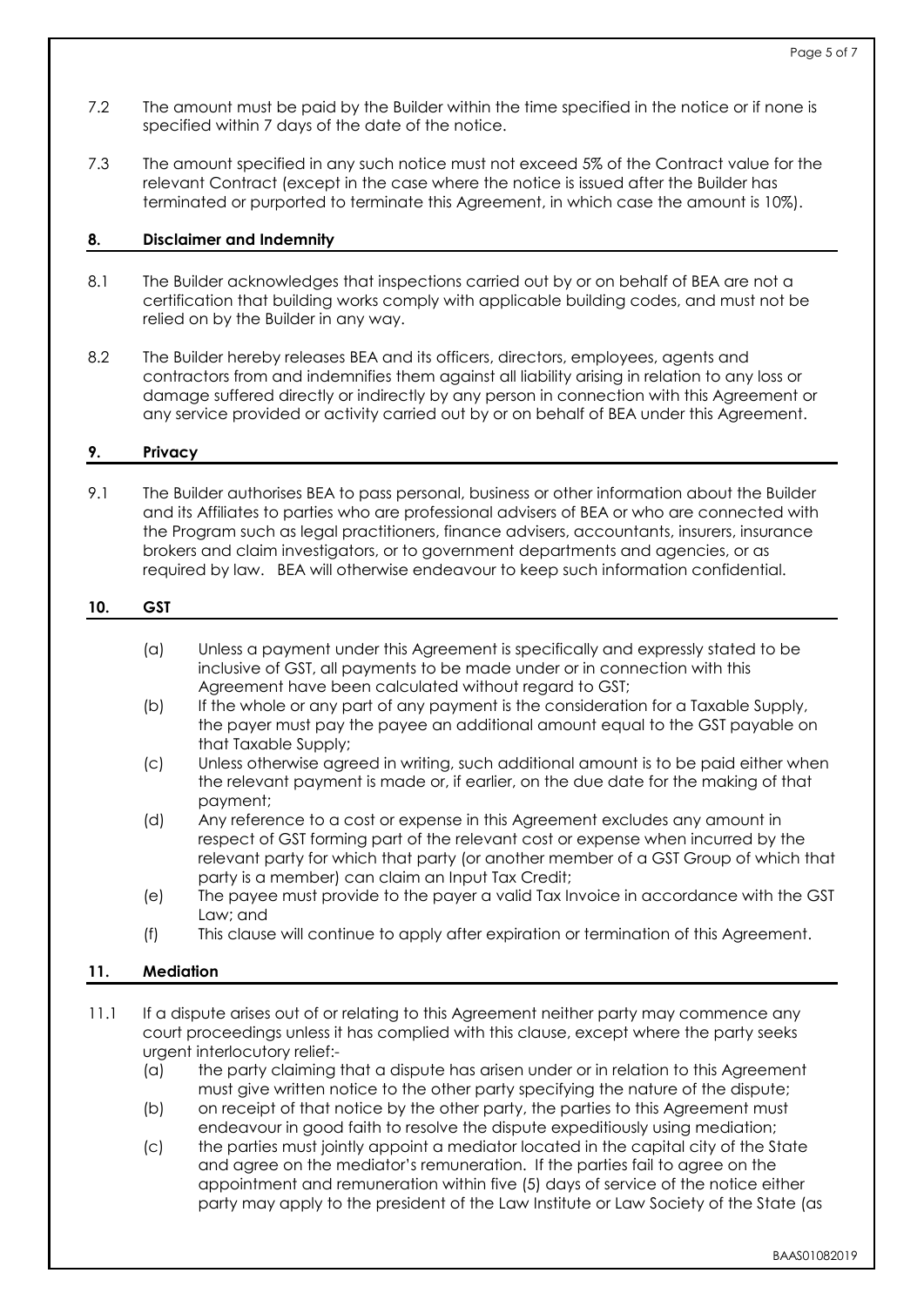the case may be) or his or her nominee to appoint a mediator and determine the mediator's remuneration;

- (d) the parties must observe the instructions of the mediator about the conduct of the mediation;
- (e) if the dispute is not resolved within thirty (30) days after the mediator is appointed or any other time that the parties agree to in writing the mediation ceases;
- (f) the mediation must be conducted in Melbourne unless both parties agree otherwise.
- 11.2 Each party must pay an equal share of the costs of the mediation and if requested by the mediator must each indemnify him or her against liability in respect of the mediation.
- 11.3 If the dispute is resolved, each party must sign the terms of settlement which terms are binding on the parties. If there is any inconsistency the terms of settlement prevail over this Agreement.
- 11.4 The mediation procedure is confidential and:-
	- (a) written statements prepared for the mediator or for a party; and
	- (b) any discussion between the parties and between the parties and the mediator before or during the mediation procedure;

cannot be used in any legal proceedings.

11.5 If a party does not comply with any executed terms of settlement the other party may either commence proceedings enforcing the settlement, or accept the other party's repudiation of the terms of settlement and commence any other proceedings it considers appropriate without further mediation in accordance with this Clause.

## **12. Notices**

Any notice or other communication in connection with this Agreement shall be deemed to have been duly given or made when delivered in writing or sent by post or fax to the party to which such notice or communication is intended to be given or made, at the following address, or at any other address notified in writing by a party for that purpose:-

### **BEA**:

Building Ethics Australia Pty Ltd Unit 1, 1st Floor, 100A Douglas Parade Williamstown, Victoria 3016 Phone: 03 9397 4166 Facsimile: 03 9397 4188

### **Builder**:

the address specified in the execution provisions

Any notice or other communication sent by post shall be deemed to have been served at the expiration of two (2) business days after the date of posting. If sent by fax it shall be deemed to have been received upon completion of an apparently successful transmission to the recipient. If a fax is not transmitted during usual business hours at the location of the recipient it shall be deemed to have been received at the commencement of business on the next business day.

### **13. Waiver**

Failure by any party to require performance by any other party of any term of this Agreement shall not affect the right of that party to subsequently enforce that term. The waiver by any party of any breach by another party of any term of this Agreement shall not be construed as a waiver by that party of any subsequent breach of that term.

### **14. Costs**

Each party must bear its own costs with respect to the negotiation and preparation of this Agreement.